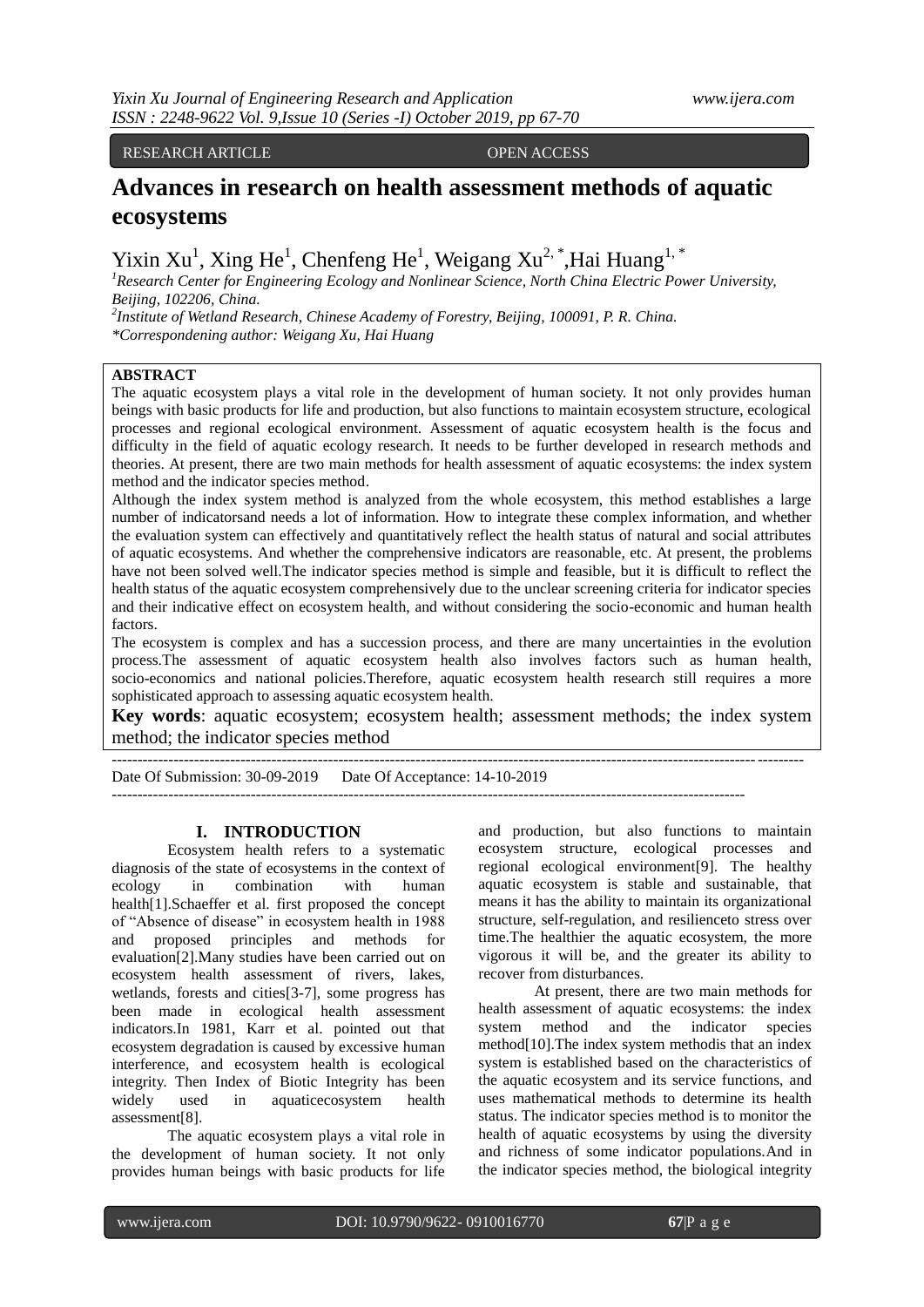index (IBI) is one of the most widely used indicators in health assessment of aquatic ecosystem.

# **II. THE INDEX SYSTEM METHOD**

The index system methodestablishes an index system based on the characteristics of ecosystem and its service functions, and to determine its health status by mathematical method[11].A reasonable index system should reflect not only the overall health levelof water area, but also the changing trend of ecosystem health.

In order to evaluate the ecosystem health of a river basin, the indicators that can characterize the main characteristics of the river basin ecosystem must be selected at the first.The basin ecosystem is a complex ecosystem containing society, economy and nature. The basin natural ecosystem includes terrestrial ecosystem, aquatic-terrestrial ecotone ecosystem and aquatic ecosystem[12].The healthy basin ecosystem is not only ecologically sound, but also economically feasible, capable of providing ecological services that meet natural and human needs.Therefore, the four categories of ecology, physical chemistry, socioeconomic and human health must be taken into account in the evaluation of ecosystem health index system in river basins.

In the basin ecosystem health assessment indicators, most of the indicators can be measured by conventional physical, chemical, biological, field survey and socio-economic survey methods, but some ecological indicators are difficult to measure, such as ecosystem service function, ecosystem stability, integrity, vitality, organizational structure, resilience, coordination among natural ecosystems in river basins. And so on.Schaeffer et al. explored the measurement of ecosystem health for the first time[2], and Rapport et al. developed a measurement formula for the vitality, organization, and resilience of ecosystem health assessment[13].In health assessment, direct measurement, network analysis and model simulation are commonly used index measurement methods[14-16].

The basin ecosystem is a socio-economic-natural complex ecosystem. Each ecosystem in the basin has many components, structures and functions, and each has its own set of independent systems. Therefore, it is necessary to measure the health indicators of each ecosystem in detail<sup>[17]</sup>.

At the same time, the basin ecosystem is dynamic, and the internal conditions change with time. Under the new conditions, the state of sensitive species in the ecosystem also changes accordingly. Moreover, the measurement of some ecosystem health assessment indicators is subjectively different by the evaluator.

Although the index system method is

analyzed from the whole ecosystem, this method establishes a large number of indicatorsand needs a lot of information. How to integrate these complex information, and whether the evaluation system can effectively and quantitatively reflect the health status of natural and social attributes of aquatic ecosystems. And whether the comprehensive indicators are reasonable, etc. At present, the problems have not been solved well.

# **III. THE INDICATOR SPECIES METHOD**

Due to the complexity of the ecosystem, it is often necessary to use some indicator taxa to monitor ecosystem health.The richness index or integrity index (such as biological integrity index IBI) of the indicator species method is based on the diversity and richness of the indicator species in the ecosystem.When the ecosystem is subjected to external stress, the structure and function of the ecosystem are affected. The suitable habitats of these indicator species are stressed, and their structural and functional indicators will change significantly.

Therefore, the health of the ecosystem can be expressed by the changes of the structural, function and quantitative indicators these indicator species, and the resilience of the ecosystem can be expressed by the resilience of these indicator species<sup>[18]</sup>.

For example, McCain et al. suggested that silver salmon can be used to indicate the ecosystem health of the Great Lakes region of North America [19].The EPT index evaluation standard used by the New York Environmental Protection Department is that among 100 species of indicator insects, more than 10 species of water are found to be non-polluting,  $6-10$  species of slight pollution,  $2-5$ species of moderate pollution, and  $0\nu$  species of serious pollution [20].

The Index of Biotic Integrity (IBI) was first proposed by Karr et al. in 1981[8].According to the concept of "a good aquatic ecological environment, there must be a perfect biological community structure", several indicators reflecting the species composition, nutritional structure and individual health status of the aquatic ecosystem were selected,and the health degree of the aquatic ecosystem was evaluated by comparing the values of parameters with the standards of the reference system.Biological integrity is the species composition, diversity, and functional structure characteristics of a community in a natural habitat in an area, and the ability of the community to maintain its own balance, maintain its structural integrity, and adapt to environmental changes [21].Initially, IBI was proposed as an evaluation index of water pollution. It not only makes up for the shortcomings of physical and chemical monitoring, but also evaluates the biological integrity of the waters.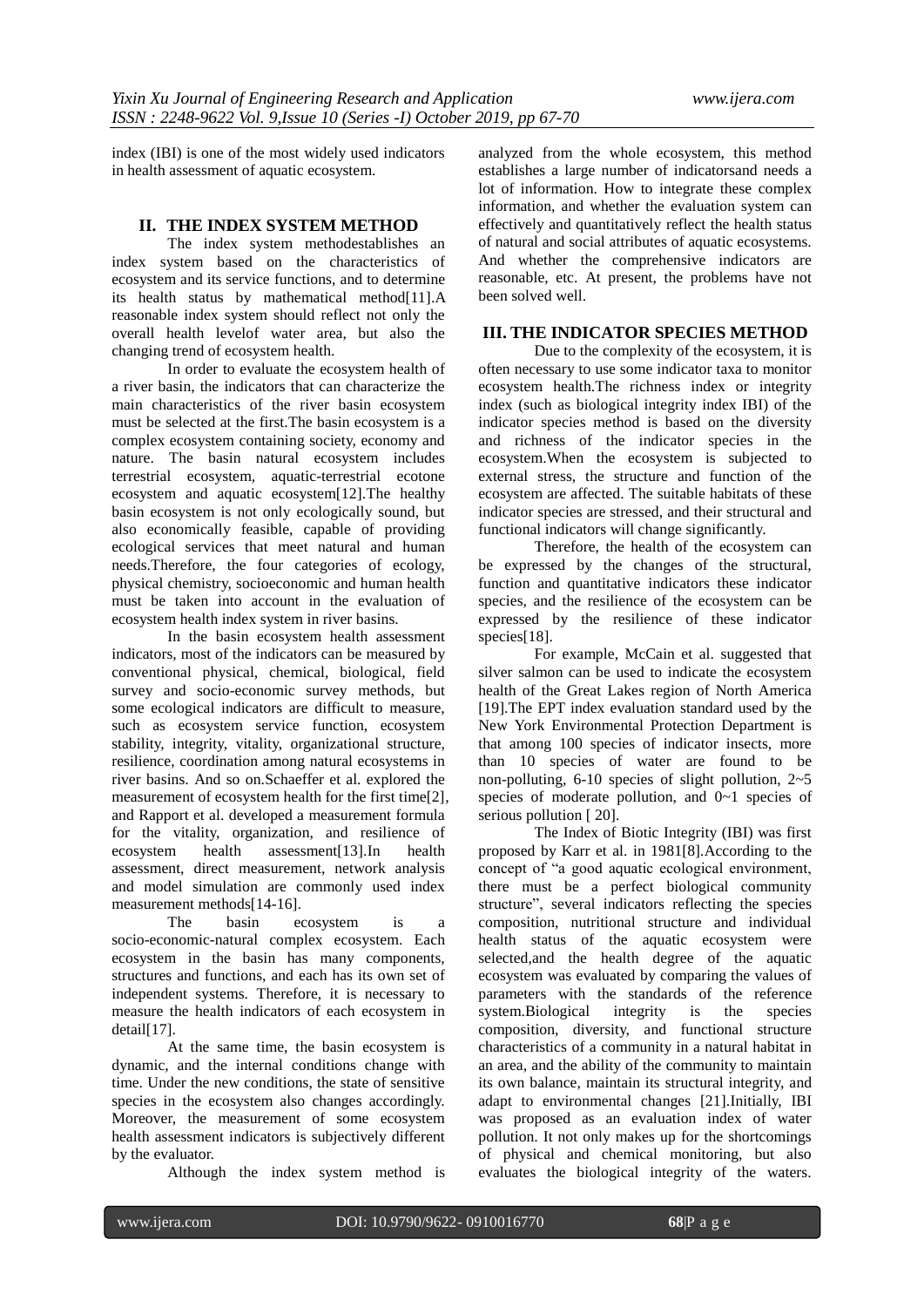Therefore, it has been widely recognized and gradually applied to the research on the structure and function deterioration assessment of bays, estuaries, lakes, wetlands, forests and river basins ecosystems.

Since the introduction of the IBI, its indicator system has developed into many forms.Different researchers choose fish (F-IBI), benthic animals (B-IBI), plankton (P-IBI), or different groups of organisms as objects. According to the characteristics of the study area and aquatic ecosystem, and the availability of data, about 5-10 indicators are selected to evaluate the biological integrity [22,23].

The indicator species method is simple and feasible, but it is difficult to reflect the health status of the aquatic ecosystem comprehensively due to the unclear screening criteria for indicator species and their indicative effect on ecosystem health, and without considering the socio-economic and human health factors.

#### **IV. CONCLUSION**

The ecosystem is complex and has a succession process, and there are many uncertainties in the evolution process.The reasons for affecting aquaticecosystem health and the extent to which it affects aquaticecosystem health require further demonstration and summarization.The assessment of aquaticecosystem health also involves factors such as human health, socio-economics and national policies.Therefore, aquaticecosystem health research still requires a more sophisticated approach to assessing aquaticecosystem health.

# **ACKNOWLEDGEMENT**

This research was supported by the Chinese National Major Science and Technology Program for Water Pollution Control and Treatment (No. 2015ZX07204-007, No. 2017ZX07101-002) and the Chinese Fundamental Research Funds for the Central Universities (No. 2017MS065).

# **REFERENCES**

- [1]. Bin Yang,Peng Sui,Yuanquan Chen, et al. Progress in Ecosystem Health Assessment. Chinese Agricultural Science Bulletin, 2010, 26(21): 291-296.
- [2]. Schaeffer D., Herricks E. E., Kerster H. W. Ecosystem health: I. Measuring ecosystem health. Environmental Management, 1988, 12(4): 445-455.
- [3]. LiuYang, Yonghui Li, Juncai Wang, et al. The assessment of river health using Benthic-Index of biotic integrity forWenyu River.Acta Ecologica Sinica, 2012, 32(11): 3313-3322.
- [4]. Cai K., Qin C. Y., Li J. Y., et al. Preliminary study on phytoplanktonic index of biotic integrity (P-IBI) assessment for lake

ecosystem health: a case of Taihu Lake in Wintr, 2012. Acta Ecologica Sinica, 2016, 36(5): 1431-1441. (In Chinese)

- [5]. Lunde K. B., Resh V. H. Development and validation of a macroinvertebrate index of biotic integrity (IBI) for assessing urban impacts to Northern California freshwater wetlands. Environmental Monitoring & Assessment, 2012, 184(6): 3653-3674.
- [6]. Xue P. P., Wang B., Niu X. Using minirhizotrons to estimate fine root turnover rate as a forest ecosystem health indicator in Moso bamboo forests in Dagang Mountain. Plant Biosystems-An International Journal Dealing with all Aspects of Plant Biology, 2015, 149(4): 747-756.
- [7]. Liu G. Y., Yang Z. F., Chen B., et al. Emergy-based urban ecosystem health assessment: A case study of Baotou, China. Acta Ecologica Sinica, 2008, 14(3): 972-981. (In Chinese)<br>Karr J. R.,
- [8]. Karr J. R., Dudley D. R.Ecological perspective on water quality goals. Environmental Management, 1981, 5(1), 55-68.
- [9]. Zhang X., Shi P., Luo J. Study on ecology economy coordinating development based on the changes of ecosystem service value: A case of the Shiyanghe River Basin. Journal of Desert Research, 2014, 34(1): 268-274. (In Chinese)
- [10]. Jingqiu Liao, Yi Huang.Research progress on using index of biological integrity to assess aquatic ecosystem health. Chinese Journal of Applied Ecology, 2013, 24(1): 295-302. (In Chinese)
- [11]. Guangsheng Zhang, Feng Xie, Xiaohu Liang. Indicators and Methods for Assessing Aquatic Ecosystem Health,Chinese Agricultural Science Bulletin, 2010, 26(24): 334-447.
- [12]. Hui Yu.Ecosystem Restoration and Regeneration of Lake Biwa Basin , Japan.Research of Environmental Sciences, 2016, 29(1):36-43. (In Chinese)
- [13]. Rapport D. J., Costanza R., McMichael A. J. Assessing ecosystem health. Trends in Ecology & Evolution, 1998, 13(10): 397-402.
- [14]. Chiu G. S., Wu M. A., Lu L. Model-based assessment of estuary ecosystem health using the latent health factor index, with application to the Richibucto Estuary. Plos One, 2013, 8(6): 65697.
- [15]. Lei Zhao.Identifying Keystone Species in Food Webs Based on an Energy-budget Model.North of China Electric Power University, 2017. (In Chinese)
- [16]. Yongli Zhang, Jia Luo, Liulin Wang, et al.Study of the Ecosystem Health Evaluation